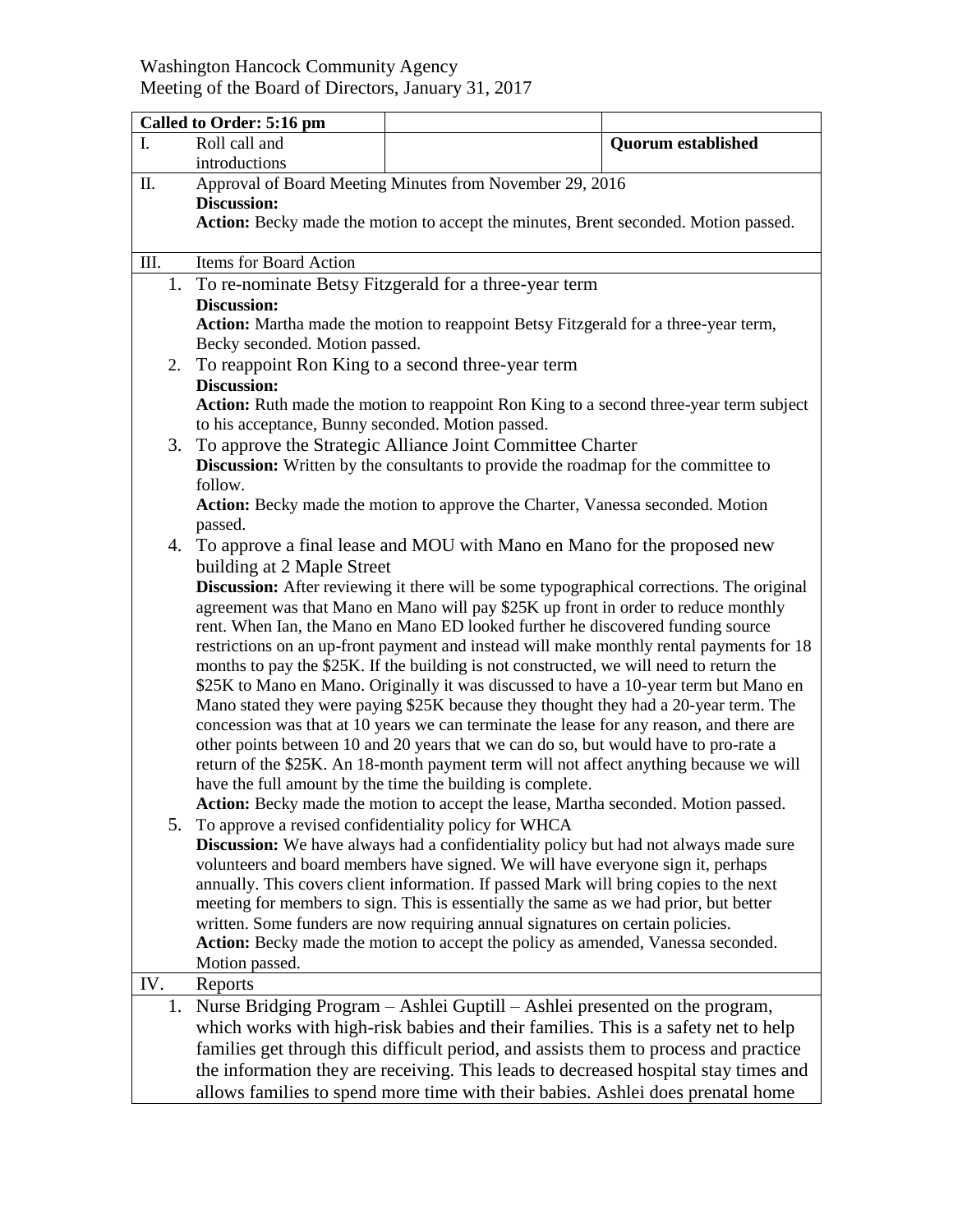visits, transitions through hospital stay and back home to assess the mother for any postpartum issues, as well as assessment of the baby. The program leads to better outcomes for the families. The age bracket the program serves is prenatal to three. The length of time spent with a family is dependent upon the case. Referrals have to go through Public Health Nursing central intake and they decide, selfreferrals are accepted, or referrals through another agency. Biggest referrals are Eastern Maine and Maine Families. Diane Bradstreet is the back up for Ashlei in the program.

- 2. CSBG Report Bobbi Ann Harris Our new contract requires an organizational risk assessment of the NPIs (standards/outcomes) to the Board. We are lacking on the customer service survey. Housing and Transportation do these, but we should be discussing these at Management meetings and bringing them to the Board. We need to have a review of the by-laws by our attorney every two years. The Board must also be kept up to date on the progress of our goals from the strategic plan, which will be presented annually by Mark. We need to have a certified ROMA trainer. There are currently only two in the state. It can take up to a year and cost up to \$5,000. Bobbi also presented the quarterly CSBG report showing our progress on the NPIs. This must be presented at each quarter's reporting. Bunny asked why there was nothing reported on 6.5. There are certain NPIs that we don't report out on because we don't have those services. The state compiles all of the reports from the CAP agencies, and then sends it to NASCAP to review as a demonstration of the need for the funding. The statewide CSBG group is looking into software that will track all clients in all programs for more detailed reporting and tracking.
- 3. Development Committee Barbara Clark Mark has been sending the group advocacy information. Ruth took an online webinar that went quickly and has some notes that she will share with the Committee. We have received some nice donations. St. Dunstan's Church is a small church in Ellsworth that raised \$5600, half going to THAW and half to Friendship Cottage. Meetings are the third Tuesday at 2:30.
- 4. President's Report Betsy Fitzgerald Betsy prefaced Mark's report on HHG. The building in Cutler is owned Washington County Development Authority, and Betsy is part of that group.
- 5. Executive Directors Report Mark Green HHG is a program we have had for over five years and was funded partly by a JARC grant. The grant ran out four years ago, and since then we have tried to make it work. We have done a good job with the loans and management of it, but Mark has concluded that we can't sell a \$3,000 car and have it last three years. We have lost around \$30K annually on the program. Mark feels that this money can better serve the agency elsewhere. The good news is there is a garage in Cutler that can be a small business for someone there. Mark was invited into the process for the TANF program looking at how to use excess funds to get good vehicles to TANF recipients. He has been able to convince them that \$10,000 is a better figure to spend on a vehicle to have it last for a long period. We have sold about 350 vehicles since the program's inception, but only 9 this year to clients who qualify for the program. Mark is looking to bring a specific proposal to an upcoming Board meeting to mothball the program.